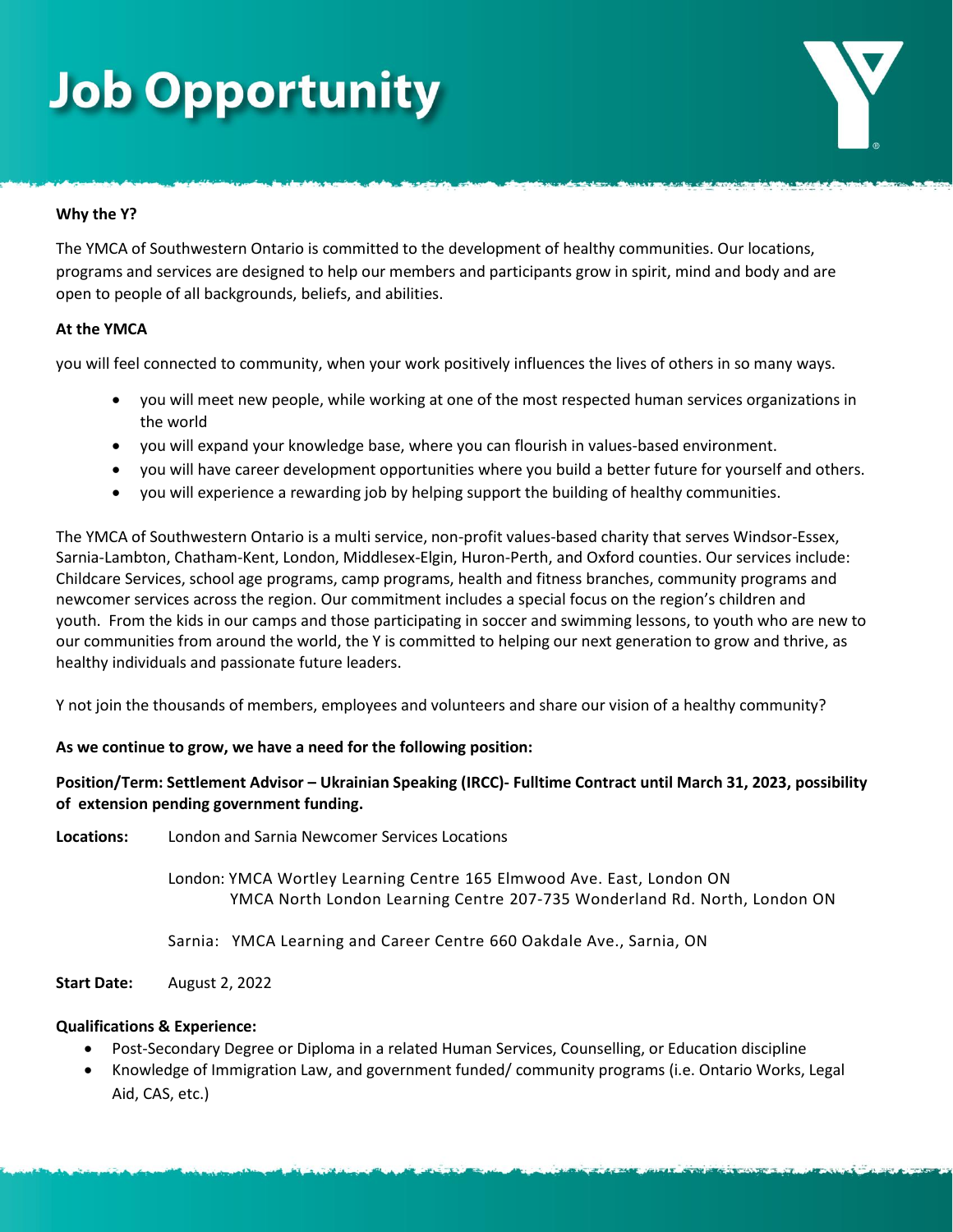# **Job Opportunity**

- Fluency in Ukrainian language in reading, writing and speaking required
- Proficiency in Microsoft Office and familiar with using a database
- Proficiency in using online digital platforms such as Microsoft Teams, Zoom or Google Meet; required to provide virtual/remote service
- Demonstrated understanding and sensitivity towards the challenges facing newcomers
- Experience working with diverse populations
- Settlement Counseling and solution-based counselling background
- Proven ability to understand and interpret complex documentation, applications, etc.
- Highly developed research skills
- Comfortable and effective communicating in group situations and delivering effective and engaging presentations
- Previous experience working within the Settlement Sector (an asset)
- Current and acceptable Criminal Record Check with Vulnerable Sector Screening is a condition of employment for all staff and volunteers.
- It is a YMCA of Southwestern Ontario requirement that all employees and volunteers be fully vaccinated against COVID-19. Exemptions will be granted upon receipt of acceptable proof of a permissible Human Rights Code ground.

### **Compensation/Benefits:**

- A YMCA personal membership at our health and fitness branches
- A discount on our Childcare and Camp programs
- Vacation entitlement in accordance with the employment standards regulations
- May be entitled to up to 12 paid personal days applicable with position and contract length.
- Benefits package applicable with position and contract length
- Hourly Wage: \$24.91

#### **Schedule:**

• **Monday to Friday 8:30 am-5:00 pm. Monday, Wednesday and Thursday this position will report to London locations. Tuesday and Friday this position will report to the Sarnia location. Occasional evening shifts maybe required to accommodate clients who are unable to schedule appointments during our regular hours.**

#### **Responsibilities:**

- YMCA of Southwestern Ontario policy and procedures
- Act as a YMCA ambassador, demonstrating YMCA core values in your daily work
- Determines eligibility for services and conducts initial needs and assets assessments to identify needs, assets and obstacles to success
- Provides information and referrals to newcomers in order to meet immediate everyday needs including housing, banking, shopping, education, health services, etc.